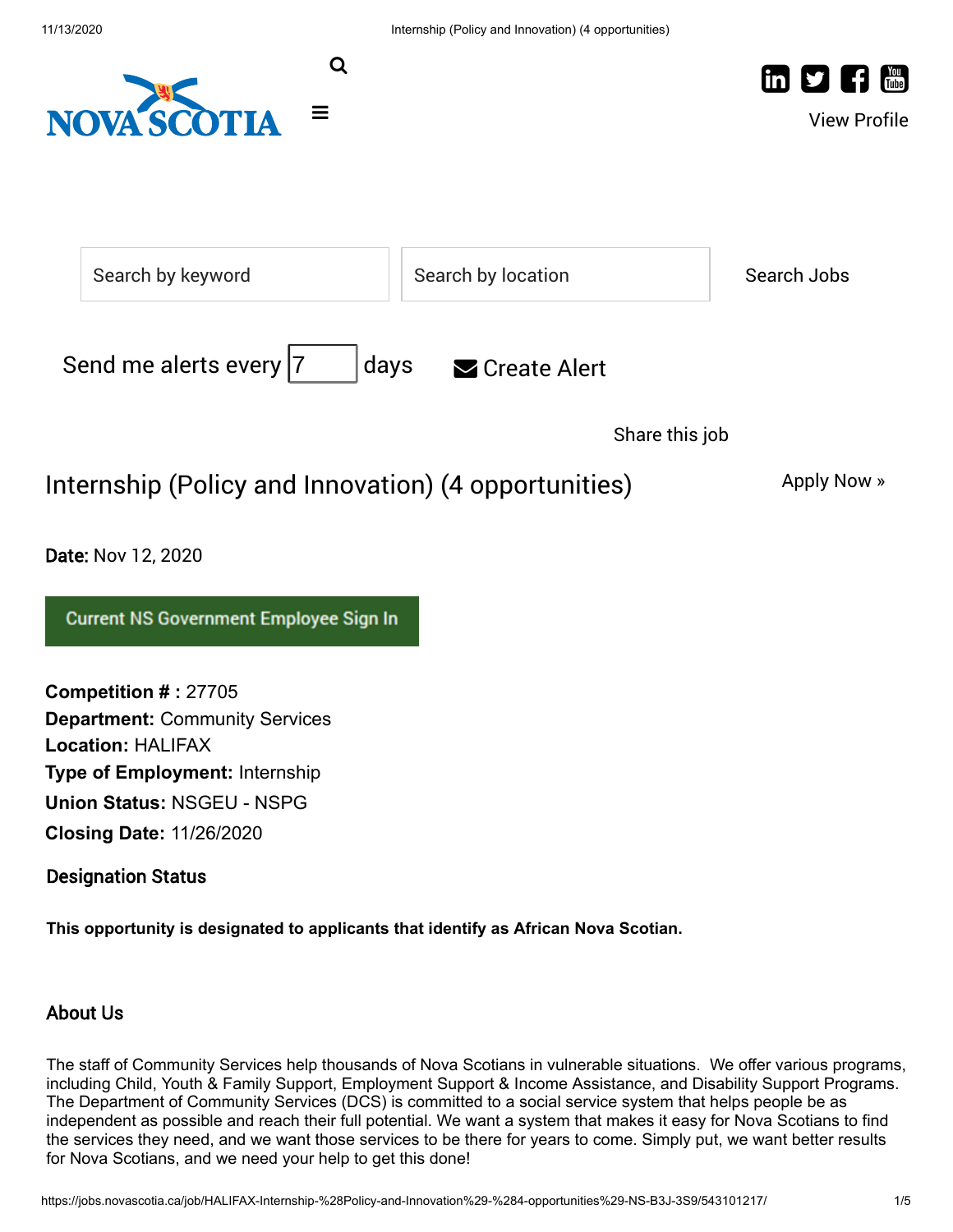For more information on our Department please click here: <https://novascotia.ca/coms/>.

#### About Our Opportunity

You will work in the Policy and Innovation division, with the Enterprise Project Delivery Unit and/or Strategic Policy and Decision Support teams. These teams lead the development, design, implementation and evaluation of major policies, projects, and initiatives for the department. This opportunity allows the individuals to have a fulsome view of our department, while working on crucial initiatives that continuously work towards achieving the department's client and system outcomes. You will also be engaged in the department's comprehensive work to add an Africentric lens to our policies, processes, and the services we provide. If you are someone who likes to be challenged, take on new opportunities, and bring innovative ideas to the team – this opportunity is for you!

## Primary Accountabilities

As a post-graduate intern, you will provide tactical support and solutions to the Department's overall journey. You may be responsible to provide analytical and problem-solving services to program and operational units, document business needs and coordinate and/or complete change management and communications activities.

In addition to the above, you will work well in an independent environment as well as participate in team-based approaches with internal and external stakeholders. You will be a multi-tasker who is able to identify competing priorities and prioritize responsibilities accordingly as well as have a strong attention to detail and sound judgement in ambiguous situations. Excellent interpersonal and organizational skills are required for this work, as is problem-solving and the ability to work collaboratively with staff, management, and leaders across the department. Lastly, the ability to communicate effectively (both orally and in writing) will be key within this role.

## Qualifications and Experience

This position requires you to have graduated from university, community college, or a recognized institution preferably in Social Sciences, Business Administration, MBA, or MPA within the last three (3) years. If you are expected to graduate by December 2020, you are also encouraged to apply.

You must have a combination of education, experience and/or skills in one or more of the following:

- Project coordination;
- Policy analysis;
- Evaluation of a project, program, or service;
- Business analysis processes/procedure development;
- $\bullet$ Business analysis – technical skills (system requirements, User Acceptance Testing);
- Change management/communications; and
- Research and writing.

The following skills and experiences are considered assets but not required: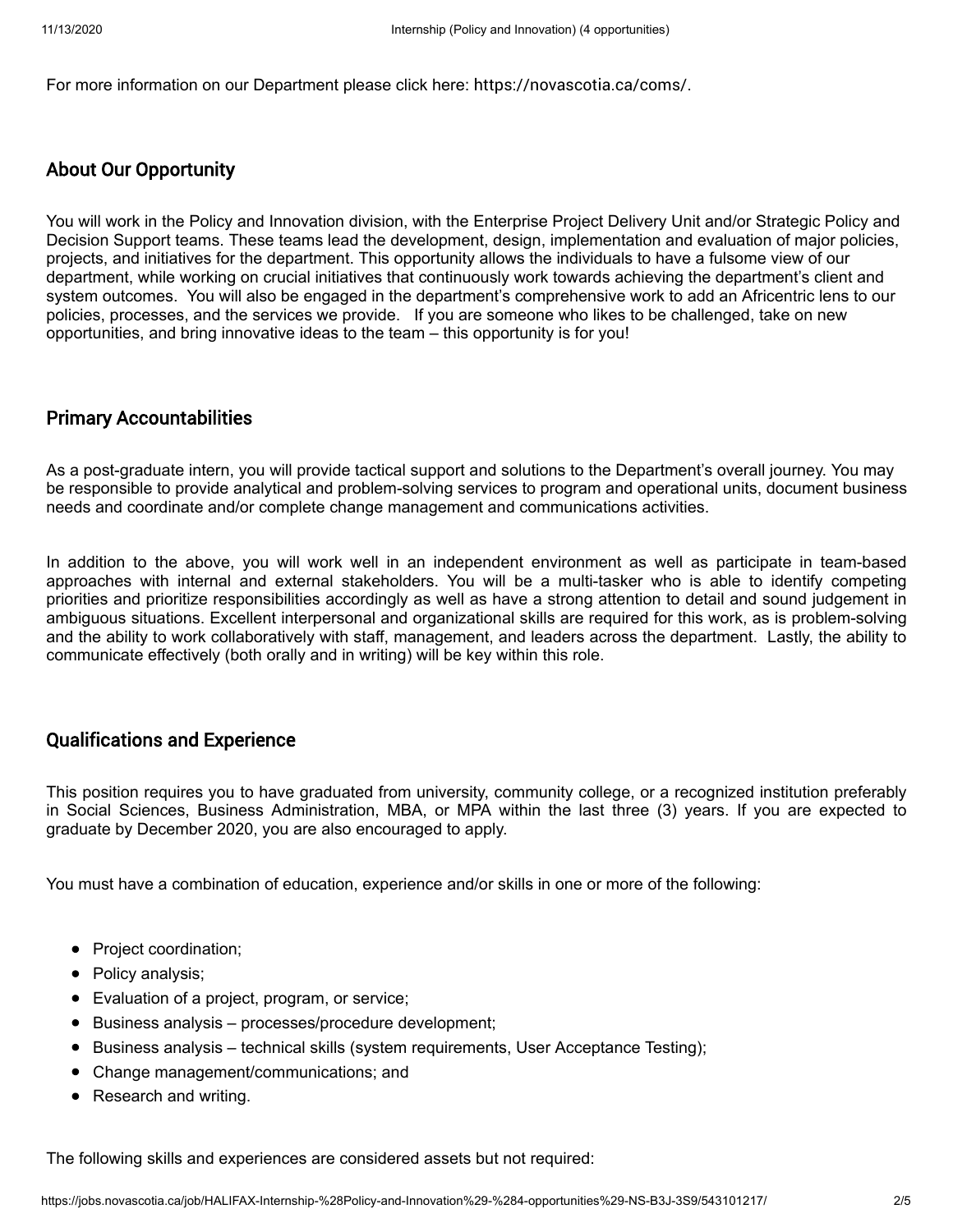- Experience working in collaborative, team environments;
- Basic knowledge of the Government of Nova Scotia and Department of Community Services; and
- Experience with social service programs.

The position requires cultural competence and a sound understanding of issues relating to social equity.

We will assess the above qualifications and competencies using one or more of the following tools: written examination, standardized tests, oral presentations, interview(s), and reference checks.

#### **Equivalency**

An equivalent combination of training, education and experience will be considered. Applicants relying on education and experience equivalencies must demonstrate such equivalencies in their application.

#### **Benefits**

Based on the employment status and Union agreement, the Government of Nova Scotia offers its employees a wide range of benefits such as Health, Dental, Life Insurance, Pension, General Illness (Short and Long Term), Vacation and Employee and Family Assistance Programs. Click [here](https://beta.novascotia.ca/documents/benefits-government-employees) to learn more about our various benefits offerings and eligibility criteria.

#### Additional Information

**Four (4) 12-month internship opportunities are available with anticipated start dates of January 4 2020, with the possibility to renew for up to 24-months.**

# What We Offer

- Career Development where you have access to career guidance, tools, resources, and ongoing training for every stage of your career.
- Engaging workplace. Our Employees feel valued, respected, connected, and tuned in. We have forward-thinking policies and strategies.
- Mentorship through iNSpire; a new formal, interdepartmental mentorship program that connects employees so they can gain knowledge and experience to support their career development.
- Countless Career Paths for Nova Scotians.
- Department Specific Flexible working schedules.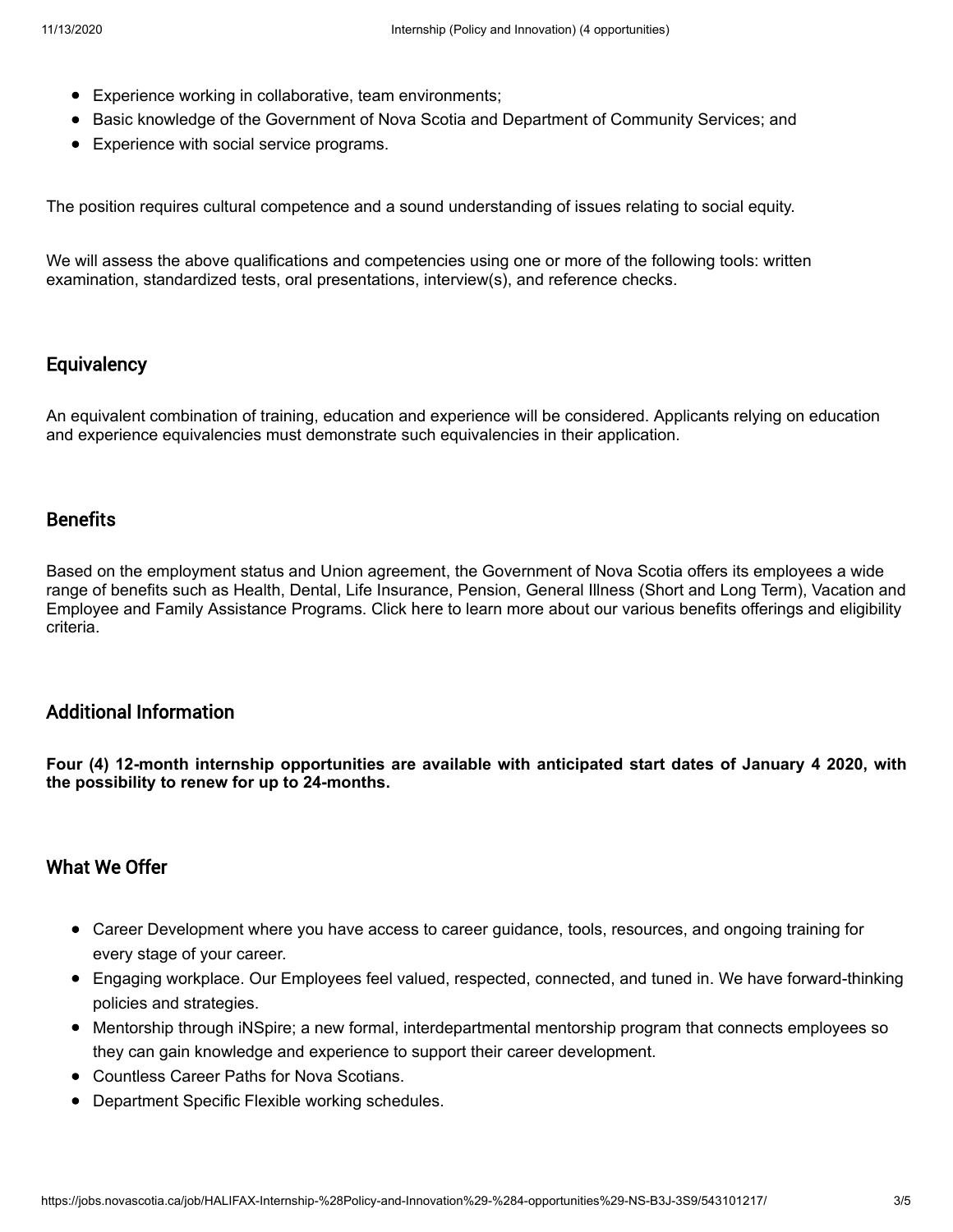# **Pay Grade:** PR 06 **Salary Range:** \$1,870.71 - \$1,945.36 Bi-Weekly

#### Employment Equity Statement:

Our goal is to be a diverse workforce that is representative, at all job levels, of the citizens we serve. The Government of Nova Scotia has an Employment Equity Policy, and we welcome applications from Indigenous People, African Nova Scotians and Other Racially Visible Persons, Persons with Disabilities and Women in occupations or positions where they are under-represented. If you are a member of one of these equity groups, you are encouraged to self-identify on your electronic application.

This is a bargaining unit position initially restricted to current civil service employees represented by the Nova Scotia Government Employees Union (NSGEU). If applying from outside a government office, employees must apply correctly via this link:

#### **Current NS Government Employee Sign In**

 Failure to apply correctly means that your application will not be given first consideration as a bargaining unit applicant, and will only be included if external applications are pursued.

External applicants and current casual employees will only be considered if there are no qualified civil service bargaining unit candidates. PLEASE NOTE: Candidates will not be considered for an interview if applications are incomplete or are missing information.

Offer of employment is conditional upon the completion of all applicable background checks and confirmation of credentials, the results of which must be satisfactory to the employer. We thank all applicants for the interest, however, only those selected for an interview will be contacted. All questions and concerns may be directed to **Competitions@novascotia.ca.**